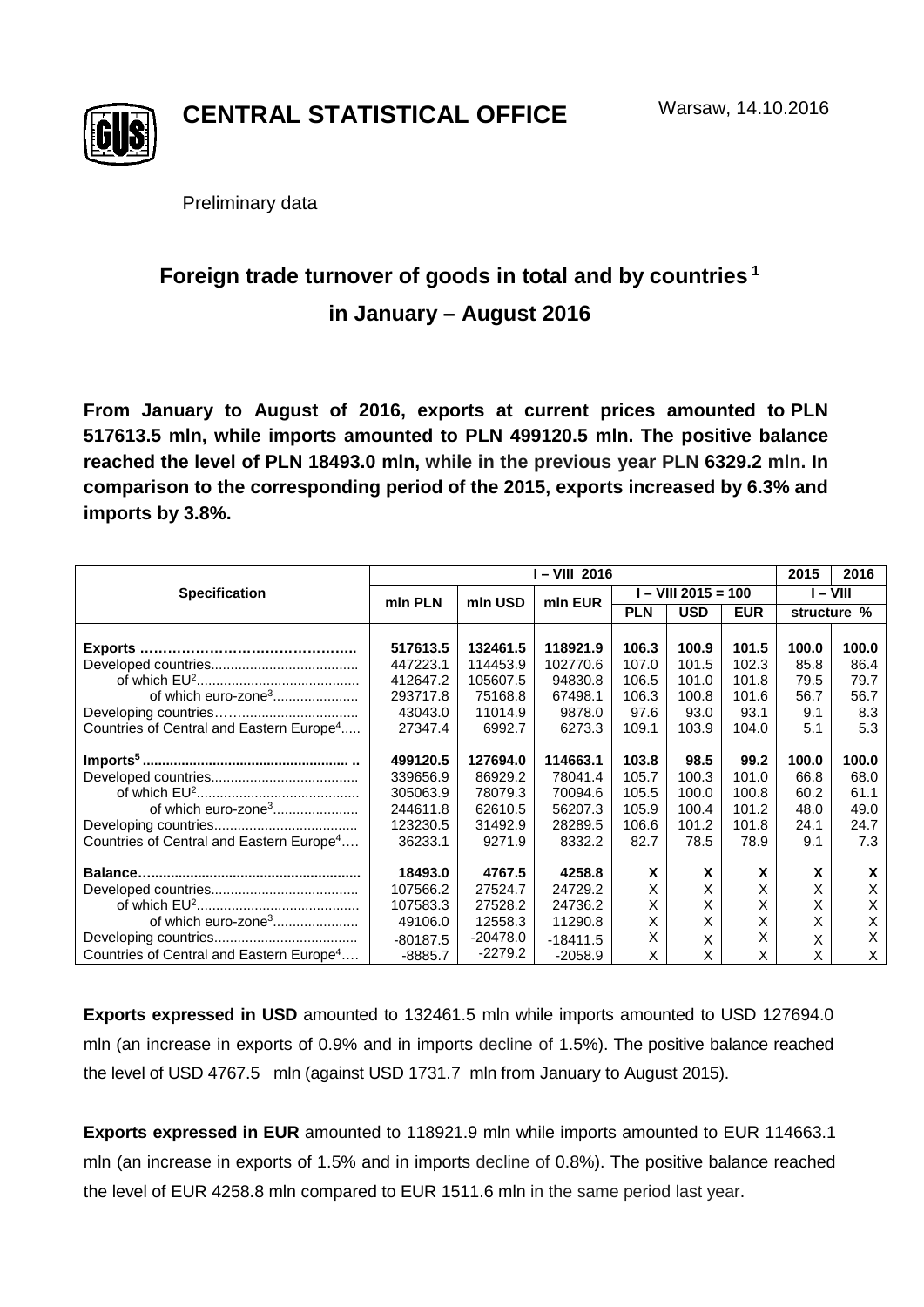| Foreign trade turnover by major countries |  |  |  |
|-------------------------------------------|--|--|--|
|-------------------------------------------|--|--|--|

| I – VIII 2016              |          |         |         |            |                       |            |             | 2016 |  |  |
|----------------------------|----------|---------|---------|------------|-----------------------|------------|-------------|------|--|--|
|                            |          |         |         |            | $I - VIII$ 2015 = 100 | $-$ VIII   |             |      |  |  |
| <b>Specification</b>       | min PLN  | mln USD | mln EUR | <b>PLN</b> | <b>USD</b>            | <b>EUR</b> | structure % |      |  |  |
| <b>EXPORTS</b>             |          |         |         |            |                       |            |             |      |  |  |
| 1. Germany                 | 141857.6 | 36291.5 | 32594.5 | 107.5      | 101.9                 | 102.8      | 27.1        | 27.4 |  |  |
| 2. Czech Republic          | 34437.0  | 8813.5  | 7915.0  | 107.5      | 101.9                 | 102.8      | 6.6         | 6.7  |  |  |
| 3. United Kingdom          | 33679.3  | 8621.5  | 7740.1  | 103.3      | 97.9                  | 98.7       | 6.7         | 6.5  |  |  |
| 4. France                  | 29128.2  | 7457.6  | 6696.5  | 106.6      | 101.1                 | 102.0      | 5.6         | 5.6  |  |  |
|                            | 25257.6  | 6472.5  | 5807.8  | 106.6      | 101.3                 | 101.9      | 4.9         | 4.9  |  |  |
| 6. Netherlands             | 22638.5  | 5792.5  | 5201.6  | 103.4      | 98.1                  | 98.8       | 4.5         | 4.4  |  |  |
| 7. Sweden                  | 14776.1  | 3781.4  | 3396.5  | 111.6      | 105.9                 | 106.6      | 2.7         | 2.9  |  |  |
| 8. Russia                  | 14566.7  | 3725.5  | 3341.9  | 104.8      | 99.8                  | 100.0      | 2.9         | 2.8  |  |  |
|                            | 14184.7  | 3632.3  | 3260.5  | 111.5      | 105.7                 | 106.7      | 2.6         | 2.7  |  |  |
|                            | 13494.3  | 3453.1  | 3100.6  | 105.0      | 99.5                  | 100.3      | 2.6         | 2.6  |  |  |
| <b>IMPORTS<sup>5</sup></b> |          |         |         |            |                       |            |             |      |  |  |
| 1. Germany                 | 117364.7 | 30038.7 | 26966.0 | 107.3      | 101.8                 | 102.6      | 22.7        | 23.5 |  |  |
|                            | 59893.2  | 15299.1 | 13745.2 | 111.5      | 105.8                 | 106.6      | 11.2        | 12.0 |  |  |
| 3. Russia                  | 28993.4  | 7423.2  | 6671.6  | 77.5       | 73.5                  | 74.0       | 7.8         | 5.8  |  |  |
|                            | 26425.2  | 6769.5  | 6072.2  | 100.7      | 95.6                  | 96.2       | 5.5         | 5.3  |  |  |
| 5. France                  | 19977.9  | 5114.1  | 4591.6  | 107.5      | 102.0                 | 102.8      | 3.9         | 4.0  |  |  |
| 6. Netherlands             | 18744.2  | 4795.1  | 4306.1  | 102.9      | 97.6                  | 98.2       | 3.8         | 3.8  |  |  |
| 7. Czech Republic.         | 17794.3  | 4557.1  | 4089.3  | 105.0      | 99.6                  | 100.3      | 3.5         | 3.6  |  |  |
| 8. United States           | 14312.7  | 3660.3  | 3287.8  | 110.4      | 105.1                 | 105.4      | 2.7         | 2.9  |  |  |
| 9. Belgium                 | 13291.1  | 3402.8  | 3053.8  | 112.0      | 106.2                 | 107.0      | 2.5         | 2.7  |  |  |
| 10. United Kingdom         | 12955.3  | 3315.1  | 2975.8  | 103.8      | 98.4                  | 99.2       | 2.6         | 2.6  |  |  |

## **Imports by country of consignment6 in total and by groups of countries1**

|                                                     | - VIII 2016 |           |           |                     |            |            |             | 2016  |
|-----------------------------------------------------|-------------|-----------|-----------|---------------------|------------|------------|-------------|-------|
| <b>Specification</b>                                | min PLN     | mln USD   | mln EUR   | $-$ VIII 2015 = 100 |            |            | $-$ VIII    |       |
|                                                     |             |           |           | <b>PLN</b>          | <b>USD</b> | <b>EUR</b> | structure % |       |
|                                                     |             |           |           |                     |            |            |             |       |
|                                                     | 499120.5    | 127694.0  | 114663.1  | 103.8               | 98.5       | 99.2       | 100.0       | 100.0 |
|                                                     | 383954.3    | 98254.3   | 88214.4   | 105.7               | 100.2      | 101.0      | 75.5        | 76.9  |
|                                                     | 360728.9    | 92310.7   | 82879.4   | 106.0               | 100.5      | 101.3      | 70.8        | 72.3  |
| of which euro-zone <sup>3</sup>                     | 292431.5    | 74834.7   | 67190.1   | 105.9               | 100.4      | 101.2      | 57.4        | 58.6  |
|                                                     | 77820.8     | 19882.0   | 17860.5   | 107.5               | 102.3      | 102.6      | 15.1        | 15.6  |
| Countries of Central and Easter Europe <sup>4</sup> | 37345.4     | 9557.7    | 8588.2    | 82.9                | 78.7       | 79.2       | 9.4         | 7.5   |
|                                                     | 18493.0     | 4767.5    | 4258.8    | x                   | X          | X          | X           | x     |
|                                                     | 63268.8     | 16199.6   | 14556.2   | X                   | X          | X          | Χ           | X     |
|                                                     | 51918.3     | 13296.8   | 11951.4   | X                   | X          |            | Χ           | X     |
| of which euro-zone <sup>3</sup>                     | 1286.3      | 334.1     | 308.0     | X                   | X          | X          | v<br>⋏      | X     |
|                                                     | $-34777.8$  | $-8867.1$ | $-7982.5$ | X                   | X          | X          | X           | X     |
| Countries of Central and Easter Europe <sup>4</sup> | -9998.0     | $-2565.0$ | $-2314.9$ | X                   | X          | ⋏          | Χ           | X     |